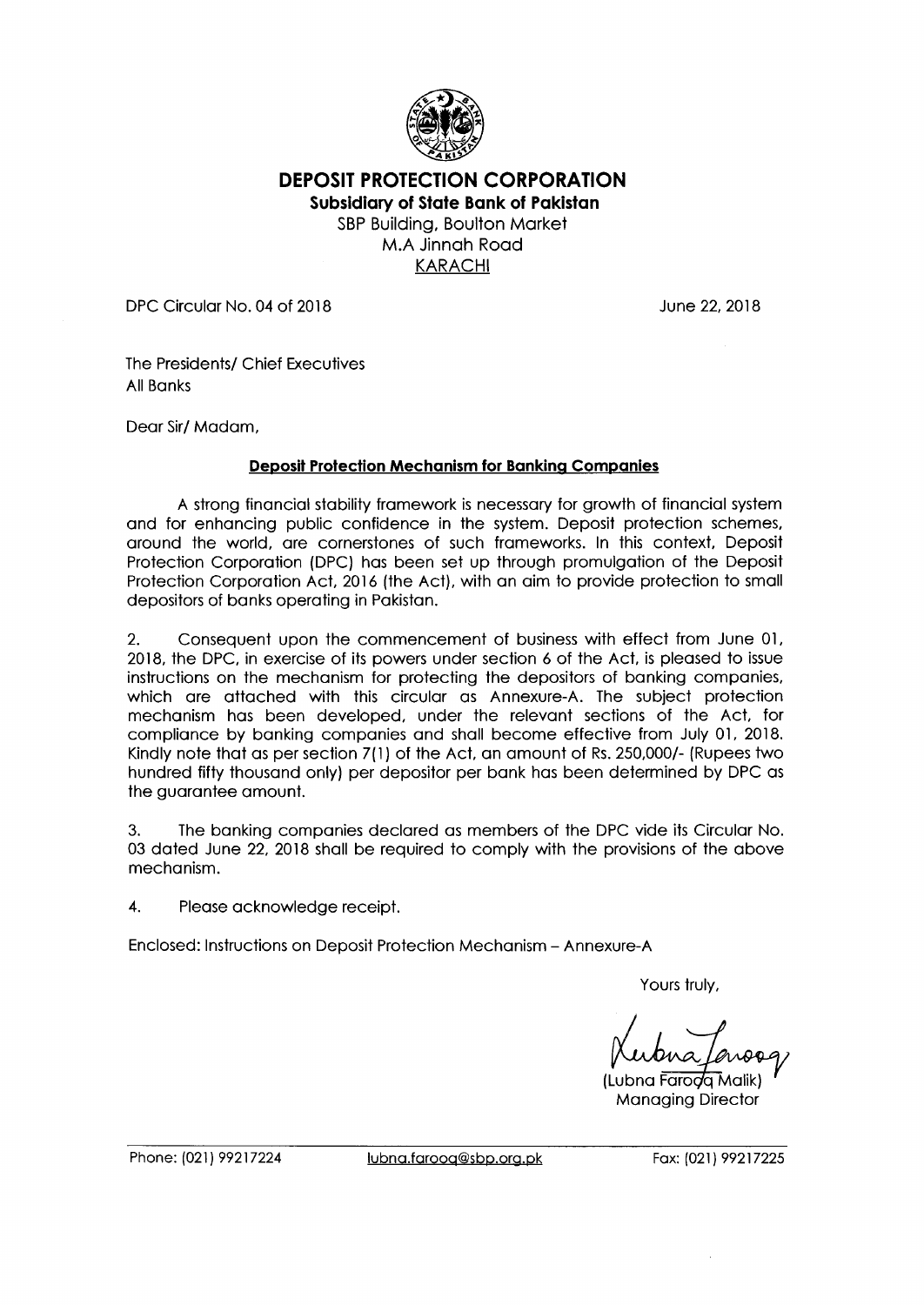## **INSTRUCTIONS ON DEPOSIT PROTECTION MECHANISM**

In exercise of the powers conferred upon it by Section 6 of the Deposit Protection Corporation Act, 2016 (the Act), the Corporation is pleased to put in place a mechanism for protection of depositors. For this purpose, following instructions are being issued for compliance by the banking companies that have become members of the Corporation vide its Circular No. 03 dated June 22, 2018. These instructions shall become effective from July 01, 2018.

## **1. Membership of the Deposit Protection Corporation:**

Membership of the Deposit Protection Corporation shall be compulsory for all banks scheduled under sub-section (2) of section 37 of the State Bank of Pakistan Act, 1956.

## **2. Protected Deposits:**

- a. All categories and classes of depositors shall be protected, except for those mentioned below:
	- i. Categories and classes of depositors mentioned under Section 8 of the Act.
	- ii. All such amounts that have already been reported under unclaimed deposits by a member bank in compliance of Section 31 of Banking Companies Ordinance, 1962.
	- iii. Such deposits that are maintained at branches and subsidiaries of Pakistani banks operating outside Pakistan and branches located in Export Processing Zones.
- b. Under the provisions of Section 7(1) of the Act, an amount up to Rs. 250,000 (rupees two hundred and fifty thousand) per depositor per bank has been determined by the Corporation to be the guaranteed amount. The guaranteed amount may also be referred to as the protected amount or protected deposit.
- C. The funds of protected depositors of member banks, held under following types of deposits and banking accounts, shall be guaranteed by the Corporation up to the protected amount mentioned at para-2(b) above:
	- i. All types of current and saving accounts.
	- ii. All types of branchless banking accounts.
	- iii. Fixed term deposits/ accounts.
	- iv. Call deposit receipts/ Security deposit receipts.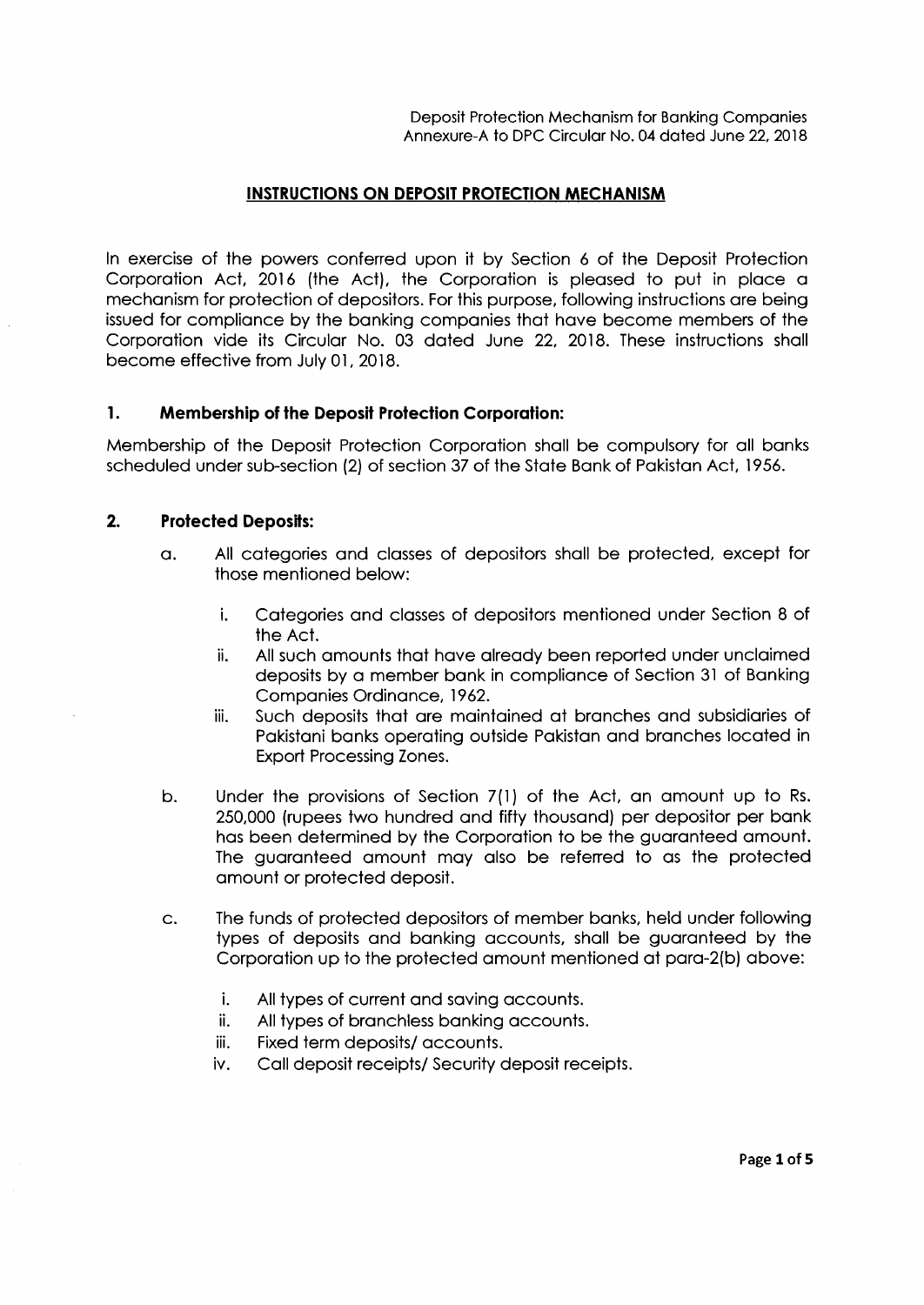Deposit Protection Mechanism for Banking Companies Annexure-A to DPC Circular No. 04 dated June 22, 2018

- V. Deposit balances kept as cash margins/ cash collateral or under lien, that are payable to protected depositors after satisfaction of all dues payable by them to the bank.
- vi. Foreign currency accounts (under section 21(7) of the Act, the foreign currency denominated depositors shall be paid the Rupee equivalent of the protected amount at the exchange rate declared by the State Bank on the day of the notification under section 21 (1) of the Act).
- vii. Any profit accrued and unpaid (under the terms and conditions of the product) on any or all of the above accounts and instruments.
- viii. Any other type/ category of accounts or deposits, as may be communicated by the Corporation from time to time.

## **3. Coverage Methodology:**

The principle of per depositor per bank shall be used for determination of coverage up to the guarantee amount for the protected depositors of the member banks. The following methodology shall be used in this respect:

- a. In terms of section 20(1) of the Act, all outstanding balances of deposits and accounts mentioned under para-2(c) above, shall be aggregated together even if such accounts are maintained at different branches of the same bank.
- b. Where an account holder maintains individual as well as joint accounts, all the balances and accrued profits in his/ her individual as well as his/ her portion in joint accounts shall be added together to arrive at a final liability of the bank towards that depositor.
- C. Where a depositor maintains deposits in conventional branches as well as in its Islamic Banking Branches (IBBs), all the amounts so payable by the member bank shall be counted together, without comingling of conventional and Islamic deposits, to arrive at a final accumulated liability of the bank towards that depositor. The payment of protected deposit shall be made proportionately from respective Depositor Protection Funds on pro-rata basis, according to the share of conventional and Islamic deposits, subject to the maximum limit of protected amount as mentioned in para-2(b) above.
- d. If a depositor has deposits with two or more member banks that merge or amalgamate, the deposits up to the guarantee amount shall continue to be protected separately for a period of one year or full withdrawal or until maturity of the deposits, whichever occurs earlier, from the effective date of merger or amalgamation.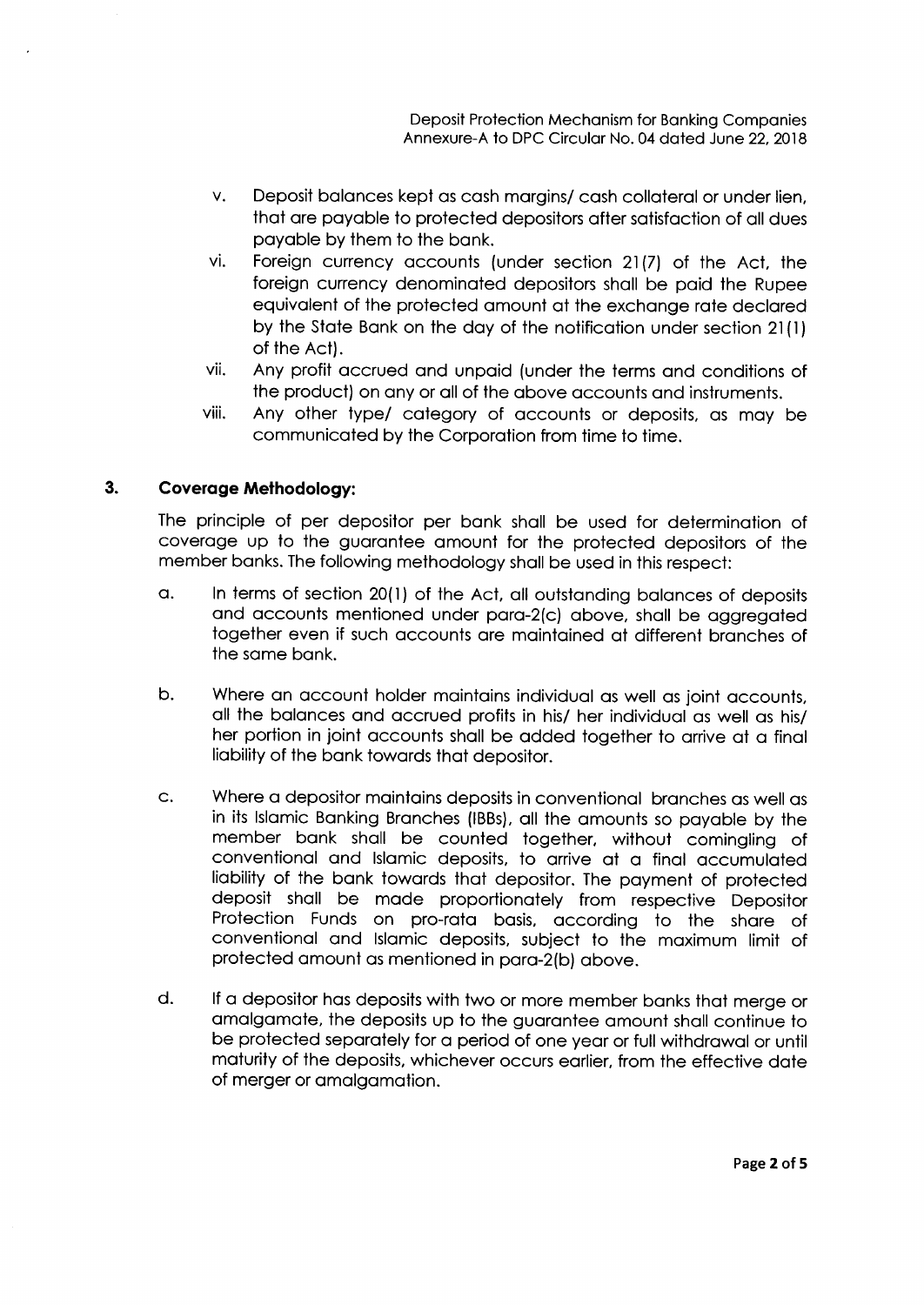Deposit Protection Mechanism for Banking Companies Annexure-A to DPC Circular No. 04 dated June 22, 2018

## **4. Reimbursement of Protected Deposits:**

- a. The guarantee amount shall become payable to the protected depositors, if a member bank has been notified by State Bank of Pakistan as a failed institution under section 21 (1) of the Act.
- b. The Corporation shall commence the procedure for reimbursement of protected deposits as per procedure laid down under Section 21 of the Act.
- C. The protected depositors of a member bank shall be reimbursed by the Corporation, up to the guarantee amount mentioned at para-2(b) or the amount calculated as per the provisions of Section 20 of the Act read with para-3 above, whichever is lower.

## **5. Premium Amount and Eligible Deposits:**

- a. The amount of annual premium payable to the Corporation by the member banks under Section 5(2) of the Act, shall be calculated by multiplying 0.16% (sixteen hundredths of one percent) with their respective eligible deposits.
- b. The eligible deposits for each member bank shall be its "aggregate of the protected depositors' total funds" outstanding in their accounts, as mentioned at para-2 above, as on December 31st of each preceding calendar year.
- C. The member banks shall be required to report their eligible deposits, in their annual audited financial statements of each year, under the note on Deposits.
- d. The member banks shall not recover the premium cost from the protected depositors.
- e. Any change in the premium rate mentioned at para-5(a) above shall be communicated to the member banks from time to time.

## **6. Payment of Premium by Member Banks:**

a. The premium, as determined at para-5 above, shall be payable quarterly in four equal installments. The quarterly payments shall be made by 7<sup>th</sup> day of starting month of every quarter i.e., January, April, July and October of each calendar year. In case the  $7<sup>th</sup>$  day is a holiday, it shall become payable by next working day.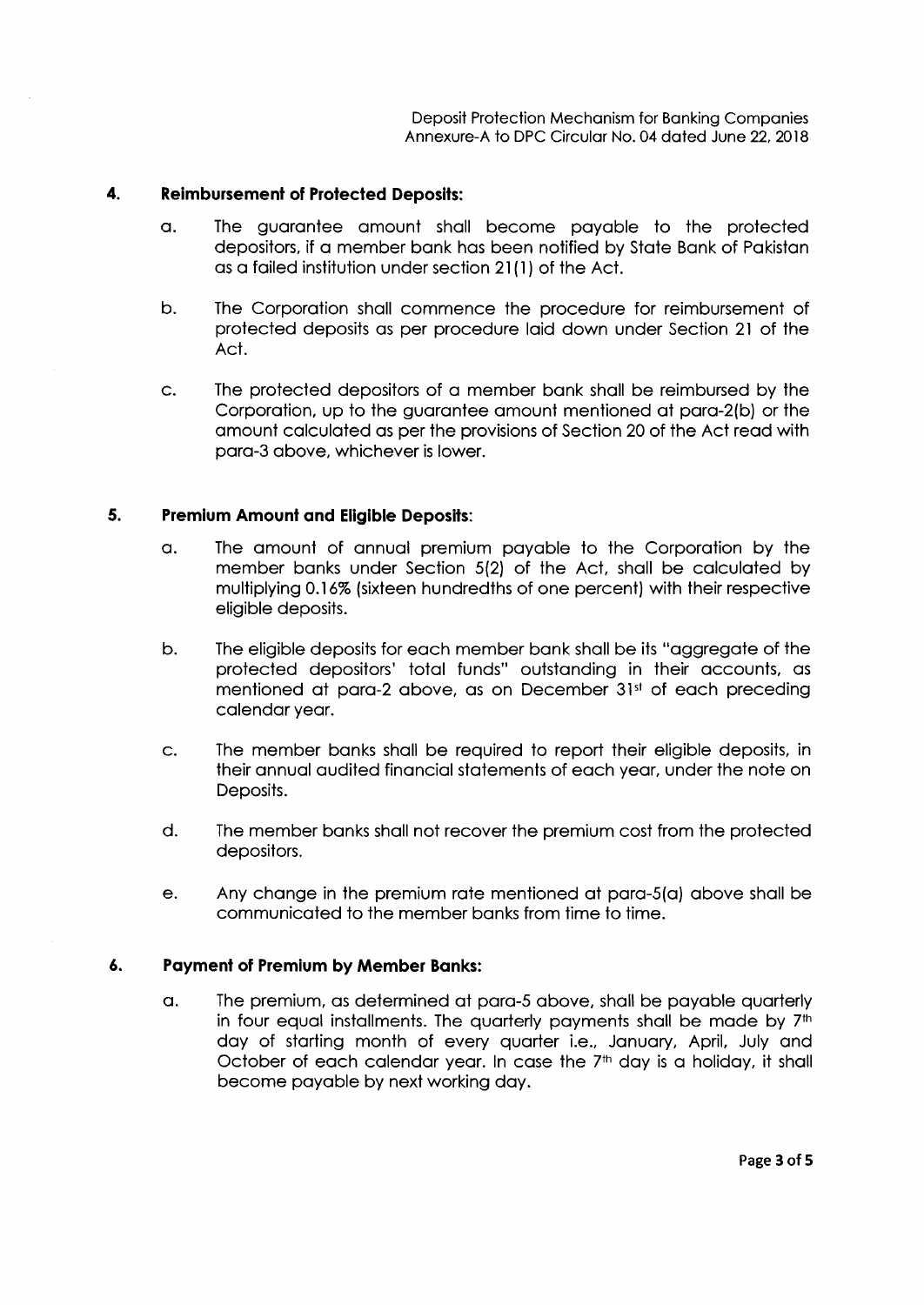b. In case the annual audited accounts for the preceding year of any member bank do not become available till 7<sup>th</sup> of January, the premium shall be determined on the basis of eligible deposits as reported in its last available annual audited accounts. Subsequently, within seven days of the approval of annual audited accounts in its annual general meeting (AGM), the member bank shall recalculate their premium accordingly, for the relevant calendar year, and any differential shall be settled accordingly.

(explanation: In case of non-availability of annual audited accounts, the premium payable by member banks for 2018, becoming due on January 07, 2019, shall be initially based on the eligible deposits as reported by member banks as on December 31, 2017. However, the premium would be recalculated on the basis of eligible deposits of 2018 as per annual audited accounts of each member bank within seven days of approval of its annual audited accounts of 2018 in the AGM and any differential shall be settled accordingly.)

- C. The first premium shall be determined on the basis of eligible deposits of member banks as on December 31, 2017 and one-fourth of such premium shall become payable by July 07, 2018, while the rest one-fourth premium shall become payable by October 07, 2018.
- d. The member banks shall make payments of their premium payable amounts in the banking accounts of the Corporation maintained in SBP - Banking Services Corporation under intimation to the Deposit Protection Corporation within three days of such payments. The banks shall submit their details of eligible deposits as per the statement given at Appendix-A, along with such intimation.

## **7. Sharlah Compliant Mechanism:**

- a. A separate Shariah Compliant Deposit Protection mechanism for protected depositors of Islamic Banking Institutions as required under Section 7(3) of the Act, shall be provided by the Corporation. However, protected deposits, guarantee amount, coverage methodology, reimbursement of protected deposits, premium amount, eligible deposits and payment of premium by member banks shall be the same as determined for conventional banks.
- b. The Conventional Banks carrying out Islamic banking operations through Islamic Banking Branches shall ensure that the premium contribution(s) for their Islamic and Conventional deposits should be segregated and should be sourced from respective operations. The premium contribution for the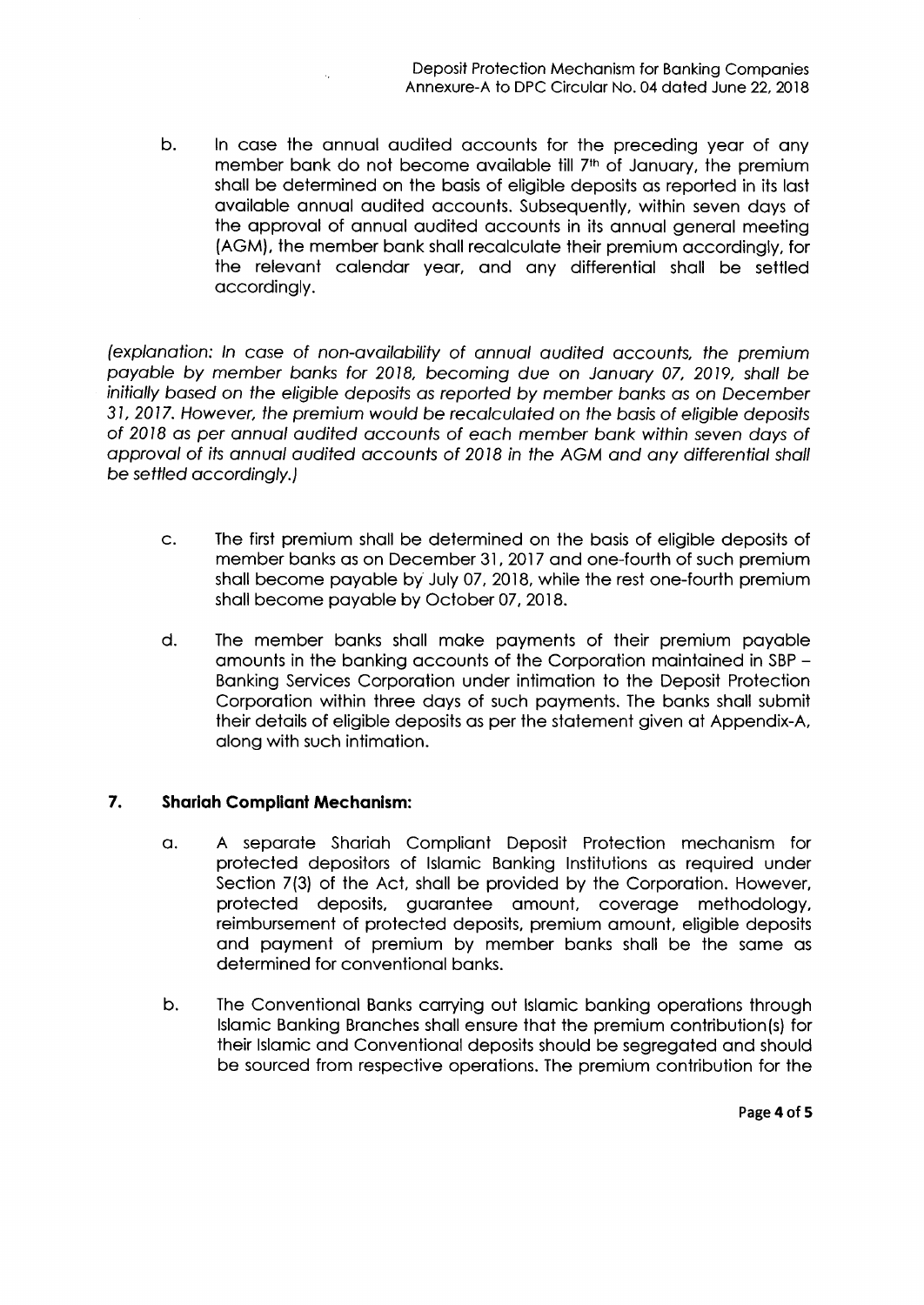protection of Shariah complaint deposits should under all circumstances be charged to their respective Shariah compliant banking operations. In this regard, the bank's Shariah Compliance and Shariah Audit departments shall make necessary arrangements to ensure proper supervision.

C. The Islamic Banking Branches of Conventional Banks shall be required to disclose their eligible deposits in the annual audited financial statements of each year, under the disclosure on Deposits of Islamic Banking Business.

## **8. Public Awareness:**

- a. The member banks shall formulate a communication strategy to educate and bring awareness among their depositors about the deposit protection mechanism.
- b. All member banks shall be required to display an introduction of the Corporation and its various Circulars at the notice boards of all their branches. The member banks shall also place materials and separate links to the instructions and regulations issued by the Corporation on their websites for education of depositors.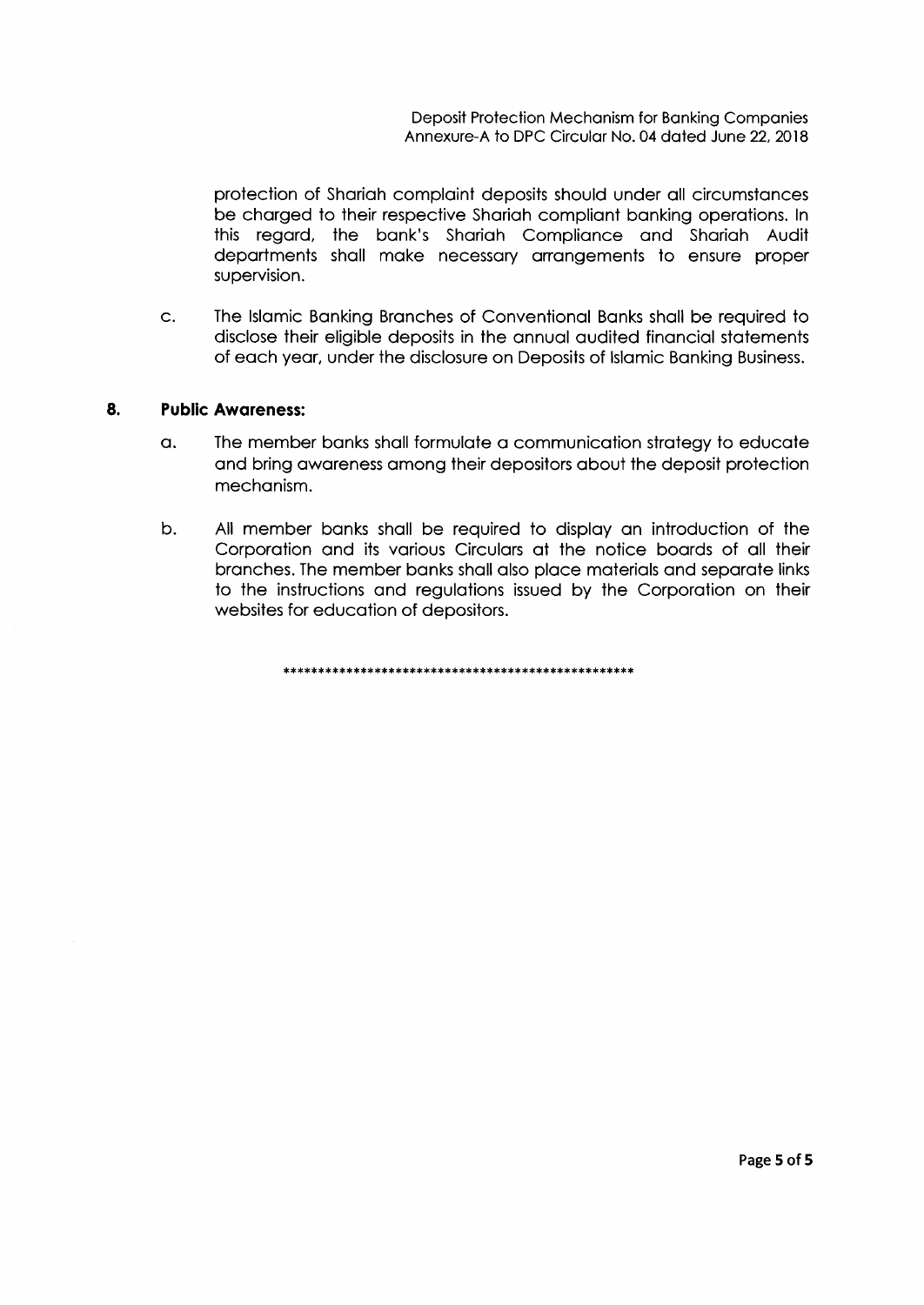#### Appendix**-A (i)**

(Million Rupees)

#### **Name** *of* **Bank Statement** *of* **Eligible Deposits (Pakistan Operations only)**  *As of 31-12-2017*

Conventional Banking

*Deposits from:* 

S. #

 $\overline{4}$ 

| <b>No. of Accounts</b> | <b>Amount</b> |
|------------------------|---------------|
|                        |               |

A. TOTAL DEPOSITS **EXCLUSIONS (as per section** *8 of* **DPC** *Act, 2016)* 

2 Member institutions whose deposits are in their names

1 Government or Government Institutions

3 Companies as defined under Companies Ordinance, 1984 (i) Sub-Total (1+2+3) **FURTHER EXCLUSIONS (as per section** *8 of* **DPC Act,** *2016) Deposits from:*  Persons who have been granted preferential interest or return in

deviatoin from the terms and conditions announced by a member

- institution which the member institution is obliged to apply to all its depositors of similar category\*
- Members of Board of Directors and senior management of a member institution including Chief Executive Officer and Key Executives\*\* 5
- Partners of auditing firms responsible to certify the member institutions' financial statements\*\*\* 6
- Persons having acquired rights to a deposit after the issuance of the State Bank's notification under Section 21(1) of the Act 7
- Spouses, dependent lineal ascendants and descendants and dependent brothers and sisters of the persons specified in items 5, 6 & 7 above 8

Deposits arising out of or related to transactions or actions constituting

- 9 'money laundering' within the meaning of the Anti Money Laundering Act, 2010, if the offender has been convicted of such offence.
- (ii) Sub-Total (4+5+6+7+8+9)
- B. TOTAL EXCLUDED DEPOSITS (i+ii)
- C. TOTAL ELIGIBLE DEPOSITS (A-B)
- Notes:
	- 1 Please include outstanding balances of Call Deposit Receipts, Security Deposit Receipts and Cash Margins in all of the above deposits, if any. Foreign Currency Accounts are to be reported after conversion into PKR amounts (interbank rate as on 31-12-2017).
	- 2 The Bank is required to comply with para-2 of Deposit Protection Mechanism while making this statement. DPC may review the information submitted and require the Bank to revise the same.
	- This will include the deposits on which arbitrary rates were offered out of standard terms and conditions of the product. Please do not include deposits in item 4 if already reported under items 1, 2 & 3 above. DPC may ask for further details of the deposits on preferential rates. It may be noted that the depsits mentioned from item 1-9 are not protected deposits as per sectoin 8 of Deposit Protection Corporation Act, 2016. The Bank is required to inform its customers accordingly.
- This will include all the executives mentioned in SBP's BPRD Circular No. 05 dated March 12, 2015.
- Engagement partners of auditing firms responsible to certify the bank's annual financial statements for the year ended on December 31, 2017.